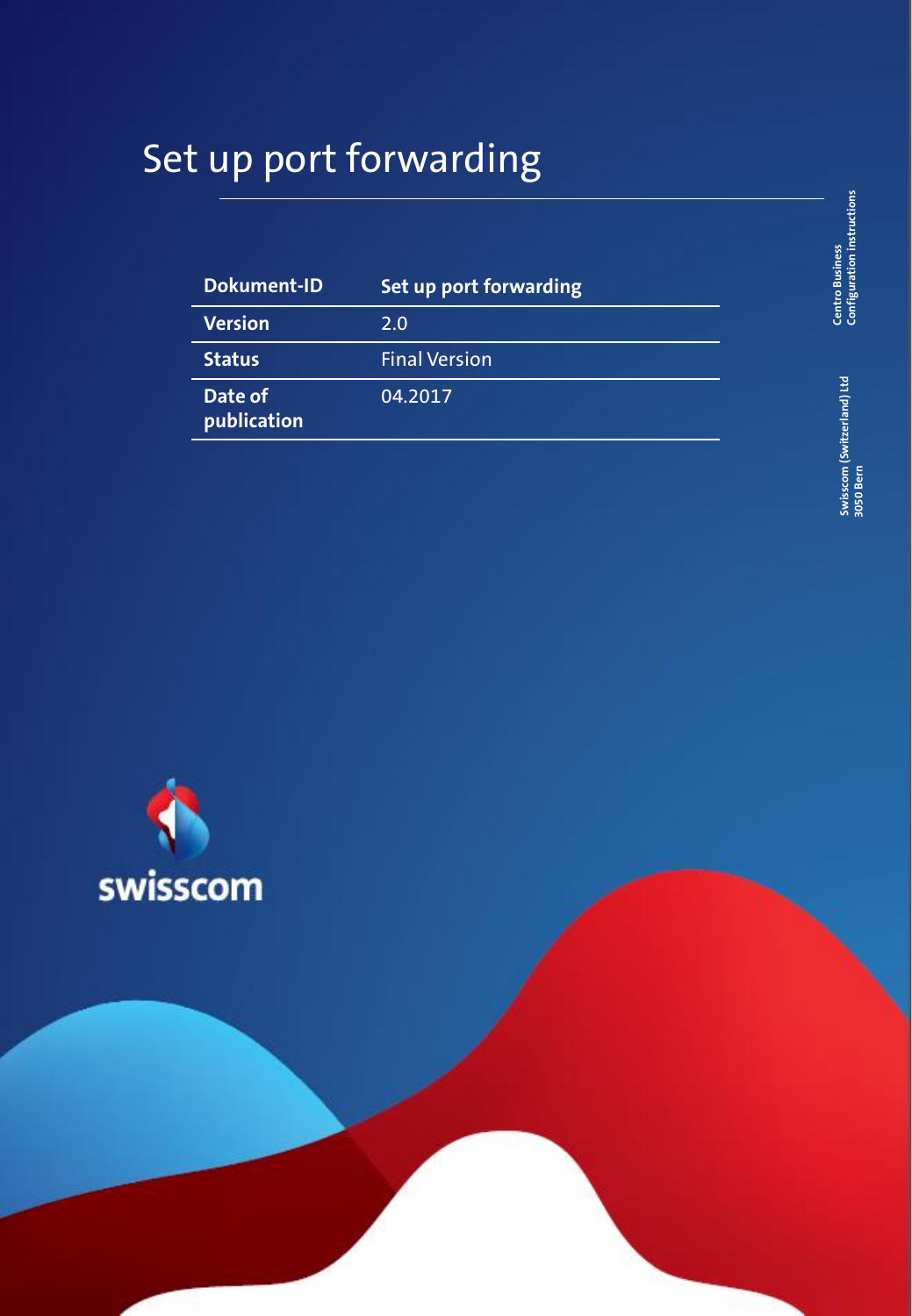# **Contents**

| 1.1 Need                             | 3 |
|--------------------------------------|---|
| 1.2 Description                      | 3 |
| 1.3 Requirements/limitations         | 3 |
| 1.4 Illustration                     | 4 |
| 1.5 Set up port forwarding to a host | 4 |
| 1.6 Add new custom appliance         | 5 |
| 1.7 Modify custom appliance          | 6 |
| 1.8 Delete custom appliance          | 6 |
| 1.9 Automatic entry in Firewall      | 6 |
| 1.10 Control                         | 7 |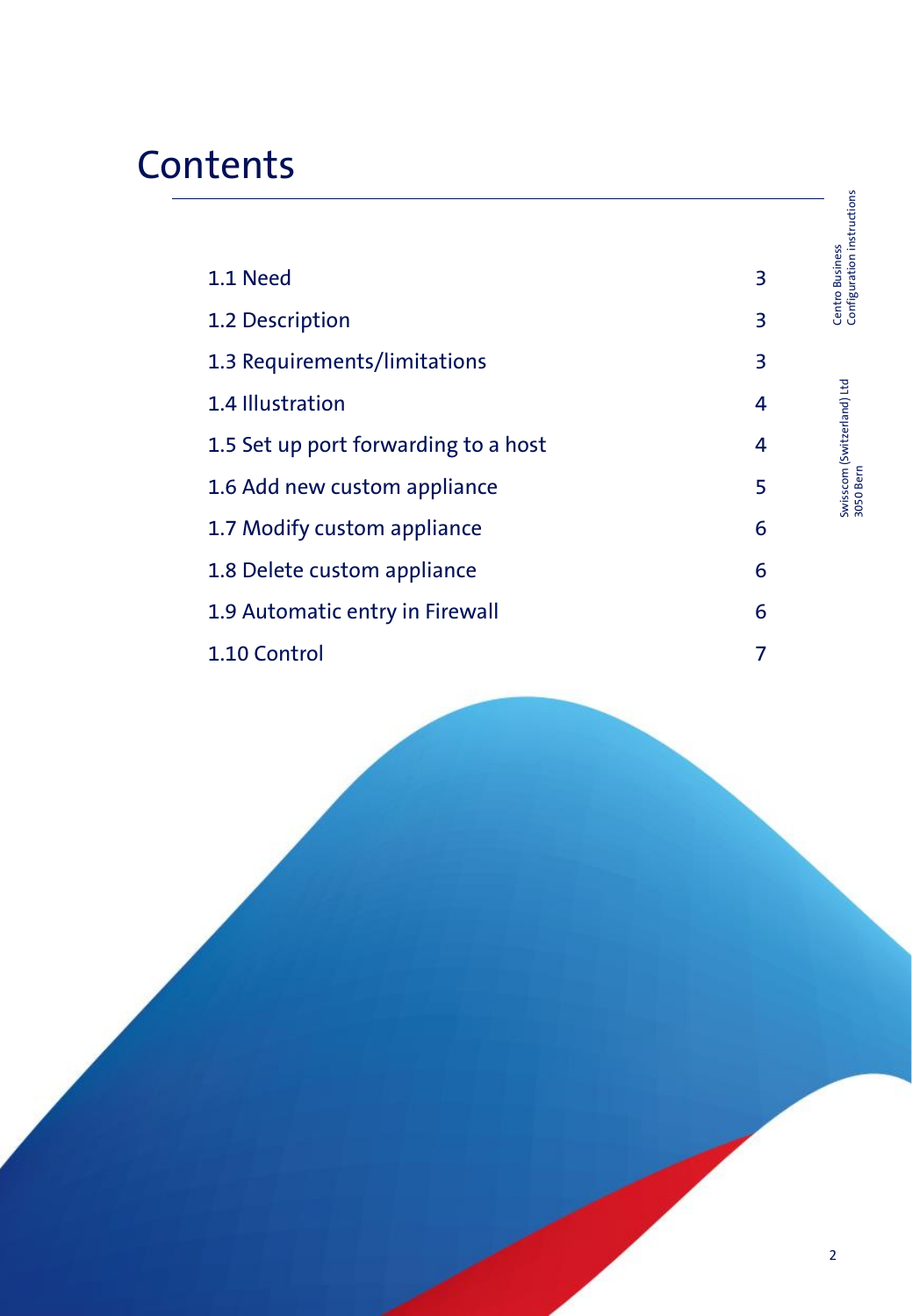# Set up port forwarding

### 1.1 Requirements

You wish to access a host in your network (LAN) from the Internet. Access should only be enabled for certain ports or services.

# 1.2 Description

The function **port forwarding** can be used to set up a connection to a host in your network (LAN) via the WAN IP address or via a fixed public IP address of your business Internet connection. In the process you can integrate the ports required in a custom appliance and thus forward multiple ports. If an appliance consists of a single port, not only the IP addresses but also the port number can be transferred (NAPT). A target host can be selected from the router device list or defined via LAN IP address. Multiple port forwards can be simultaneously configured for different services. Outbound traffic is routed via NAPT, in other words always via the router IP address.

# 1.3 Requirements/limitations

### Requirements:

- Swisscom Contract: My SME Office, Business Internet Services, Enterprise Connect XS, Business Internet Light
- Centro Business 2.0 with current firmware version. You can find the firmware on the official Centro Business help page under [Update Firmware](http://www.swisscom.ch/centrobusiness2-fw)
- Access to the router portal is established

### Limitations:

• With active port forwarding to a fixed public IP address, the settings **1:1 NAT**, **Public IP addresses from all LAN ports (DHCP)** and **Public IP addresses from**  LAN port 1 (DMZ) can no longer be activated. If port forwarding is set up on the router IP address, a local security gateway can no longer be used.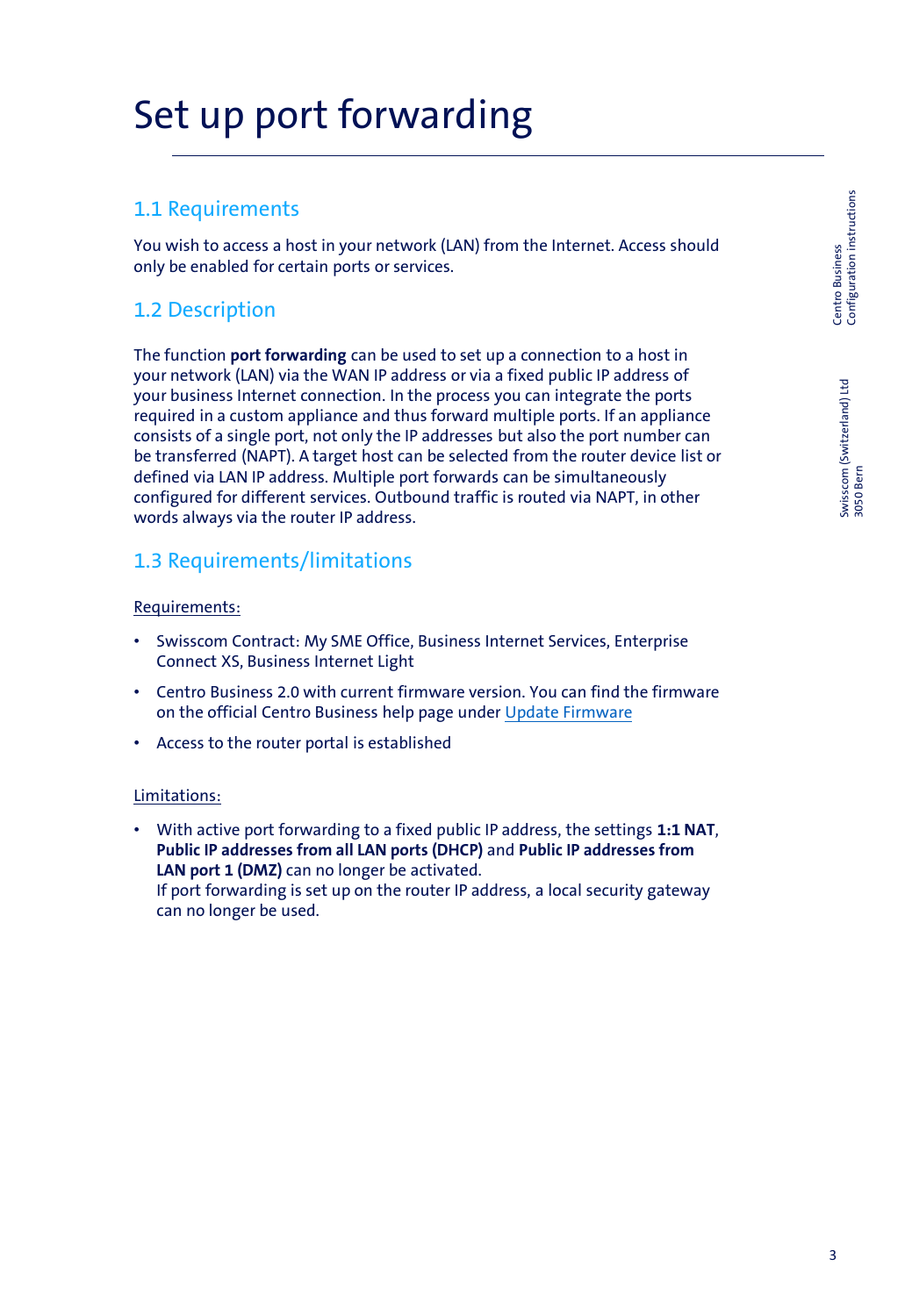# 1.4 Illustration\*



## 1.5 Set up port forwarding to a host

In the menu **Settings, Network** select the tab **Port Forwarding.** Add a rule via the button "Add new rule". In the field "public WAN IP address" specify the IP address for which port forwarding is to be set up. Under "Choose ports", select a predefined appliance or port, or create a new "custom appliance" to fit your requirements. Specify the local IP address and, if necessary, the local port for the target host. A different port for the target host can also be specified with "custom appliance". Save the rule.

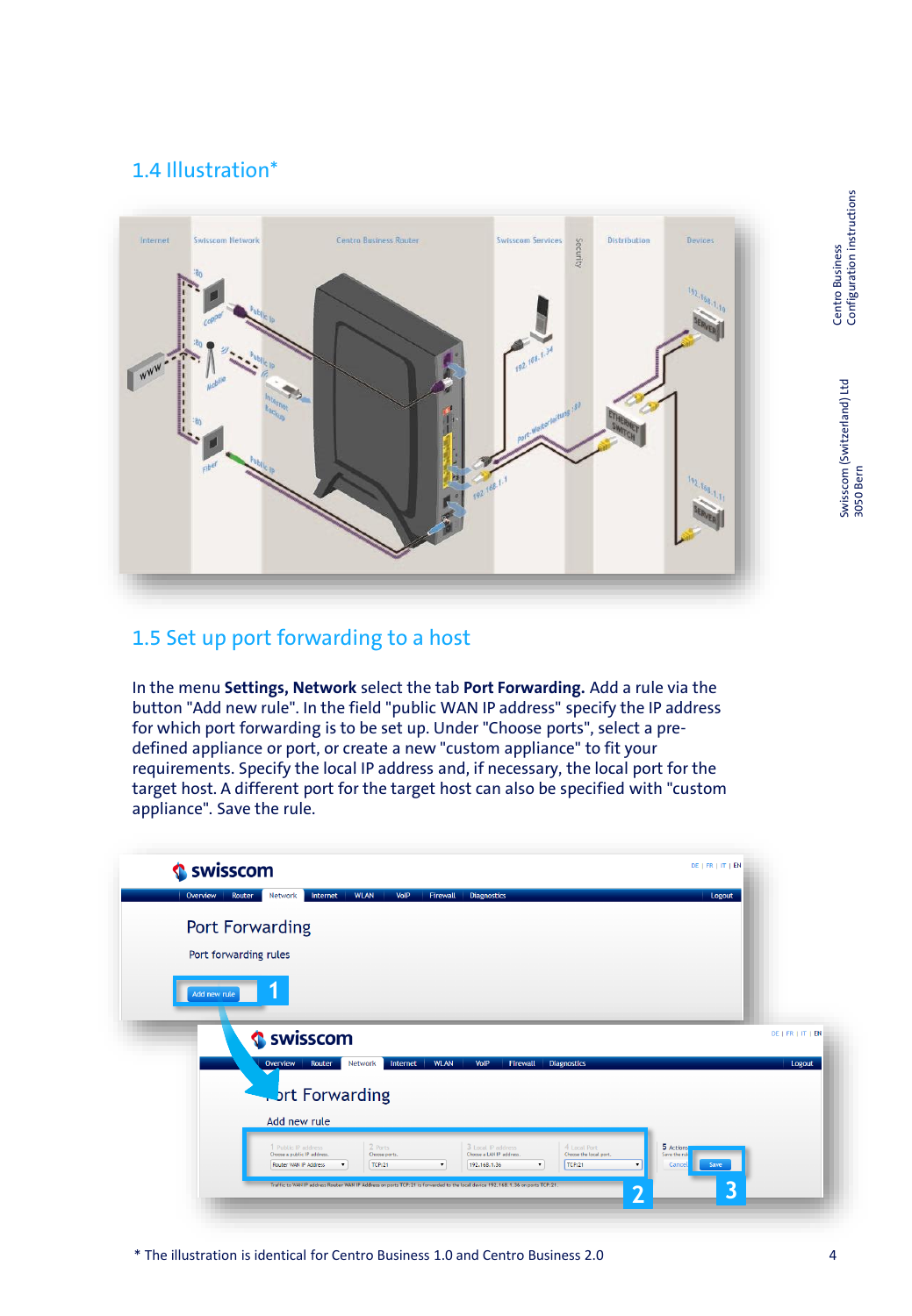# 1.6 Add new custom appliance

You can easily create a new custom appliance when configuring port forwarding in the step "2 Ports". Open the dropdown menu and select "Add custom appliance" in the selection list, assign the appliance a name, select the required protocol, enter the desired port or the desired port range under Ports. You can enter the list of required ports by clicking on the button **"Add ports".**

| Overview                                                                    | Router                                         | Network                                                             | Internet                                                     | <b>WLAN</b> | <b>VolP</b>        | <b>Firewall</b> | <b>Diagnostics</b>            |                         |           |
|-----------------------------------------------------------------------------|------------------------------------------------|---------------------------------------------------------------------|--------------------------------------------------------------|-------------|--------------------|-----------------|-------------------------------|-------------------------|-----------|
|                                                                             |                                                | <b>Port Forwarding</b>                                              |                                                              |             |                    |                 |                               |                         |           |
| Add new rule                                                                |                                                |                                                                     |                                                              |             |                    |                 |                               |                         |           |
| 1 Public IP address<br>Choose a public IP address.<br>Router WAN IP Address | Traffic to WAN IP address Router WAN IP Ad     | 2 Ports<br>Choose ports.<br>▽<br><b>AIM Talk</b><br><b>AIM V3.0</b> | -- Choose --<br>> Create Custom Appliance<br><b>TCP:4099</b> |             |                    |                 |                               |                         | Cancel    |
|                                                                             |                                                |                                                                     | <b>Custom Appliance</b>                                      |             |                    |                 |                               |                         | $\bullet$ |
|                                                                             | Name                                           |                                                                     |                                                              |             |                    |                 |                               |                         |           |
|                                                                             | Name                                           |                                                                     |                                                              | MyService   |                    | 1               | «MyService»                   |                         |           |
|                                                                             | Add ports                                      |                                                                     |                                                              |             |                    |                 |                               |                         |           |
|                                                                             | Protocol<br>Select the protocol.<br><b>TCP</b> | ▼                                                                   | 2 Ports<br>Enter the ports.<br>Single port                   |             | Port number/s 1062 | $\overline{2}$  | 3 Actions<br><b>Add ports</b> | $\overline{\mathbf{3}}$ |           |
|                                                                             |                                                |                                                                     |                                                              |             |                    |                 | Cancel                        | OK                      |           |

If you require more ports for your service, repeat the procedure until you have assigned all the required ports to the service. End the procedure by clicking on the **OK** button.

|                                                    | <b>Custom Appliance</b>         | $\overline{\phantom{a}}$ |
|----------------------------------------------------|---------------------------------|--------------------------|
| Name                                               |                                 |                          |
| Name                                               | MyService                       | e.g. «MyService»         |
| <b>Add ports</b>                                   |                                 |                          |
| 1 Protocol<br>Select the protocol.<br>-- Choose -- | ▼                               |                          |
|                                                    | Ports for this Custom Appliance |                          |
| Protocol                                           | <b>Ports</b>                    | <b>Actions</b>           |
| <b>TCP</b>                                         | Port 1062                       | Edit<br><b>Delete</b>    |
| <b>TCP</b>                                         | Port 1818                       | Edit<br><b>Delete</b>    |
| <b>TCP</b>                                         | Port 23                         | 4<br>Delete<br>Edit      |
|                                                    |                                 | 5<br>OK<br>Cancel        |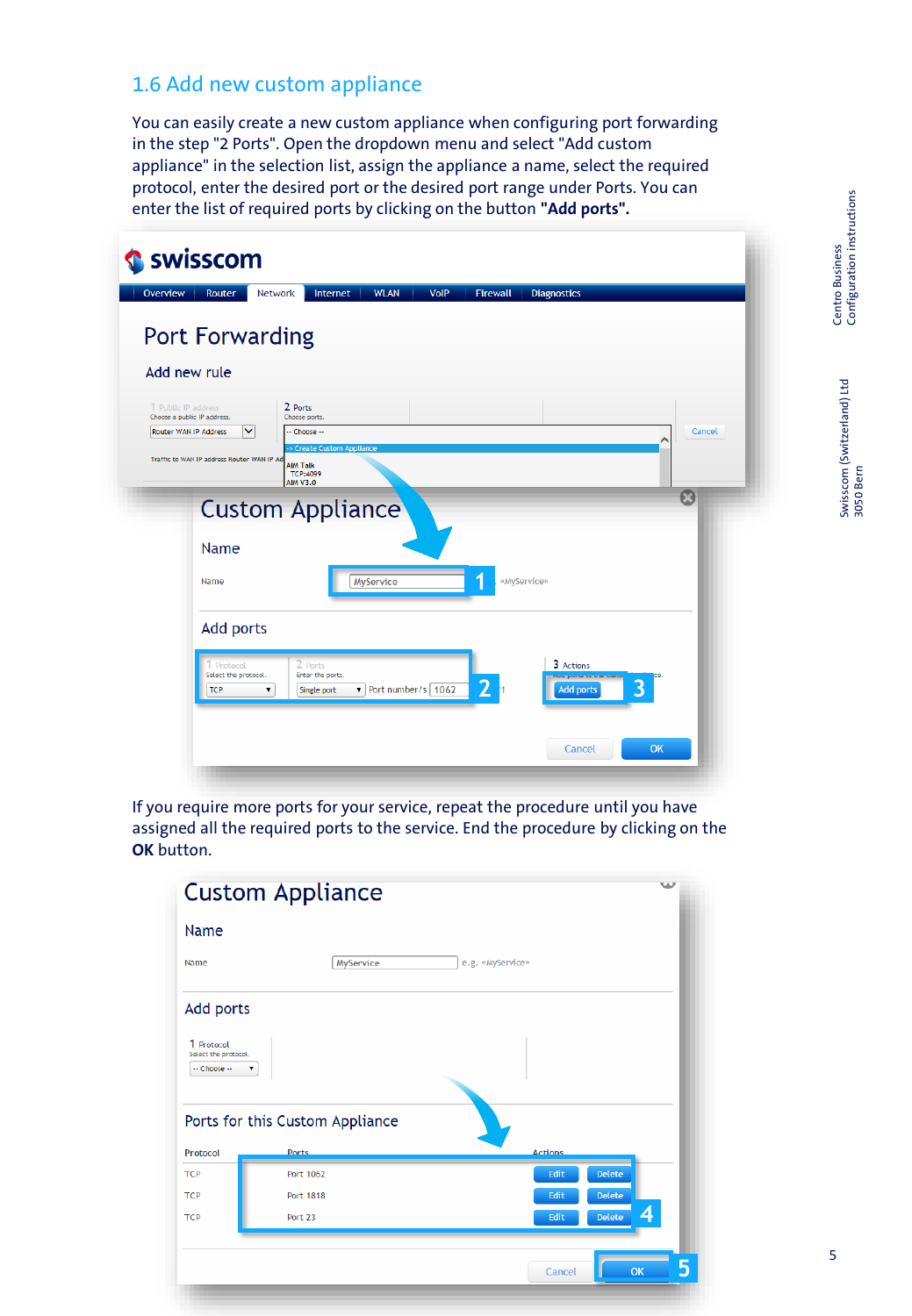# 1.7 Modify custom appliance

In the **Network** tab, select **Port Forwarding.** Click on the "Edit" button for the desired port forwarding. Open the dropdown menu under **Public Ports**, click on **Edit Custom Appliance** and make the desired adjustments. Of course, you can also select another pre-defined appliance or port.

| Swisscom                                                                              |                                                                                                                                                             |                                               |                                           | DE   FR   IT   EN |
|---------------------------------------------------------------------------------------|-------------------------------------------------------------------------------------------------------------------------------------------------------------|-----------------------------------------------|-------------------------------------------|-------------------|
| Overview<br>Router<br><b>Network</b>                                                  | Internet<br><b>WLAN</b><br><b>VolP</b>                                                                                                                      | <b>Diagnostics</b><br><b>Firewall</b>         |                                           | Logout            |
| <b>Port Forwarding</b><br>Port forwarding rules                                       |                                                                                                                                                             |                                               |                                           |                   |
| <b>Public IP address</b><br>Active<br><b>Status</b><br>Disabled Router WAN IP Address | <b>Public ports</b><br>MyService (Custom Appliance)<br>TCP:1062, TCP:1818, TCP:23<br>-> Edit Custom Appliance<br>Louis Stone<br><b>TCP:4099</b><br>AIM V3.0 | <b>Local IP address</b><br><b>Local ports</b> | <b>Actions</b><br>$\wedge$ Cancel<br>Save |                   |

# 1.8 Delete custom appliance

When deleting a port forwarding, the custom appliance that has been set up is also deleted. If another pre-defined appliance or port is selected for an existing port forwarding and the change is then saved, the defined custom appliance will also be deleted.

### 1.9 Automatic entry in Firewall

Whenever port forwarding is set up, a rule is always created in the firewall as well. This rule can still be adjusted under **Firewall Settings**.